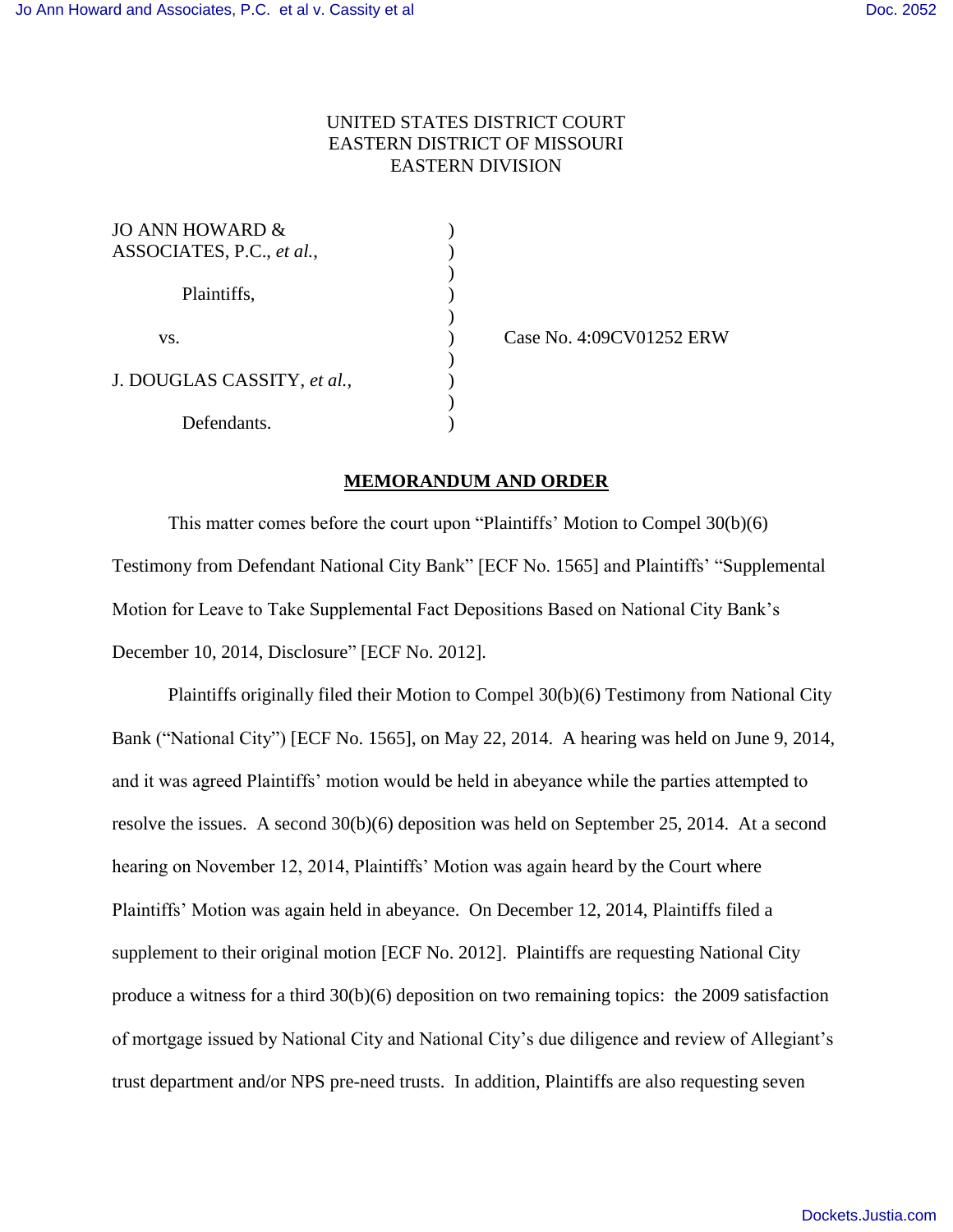depositions of new witnesses and five depositions of already-deposed witnesses due to new information provided from the documents the Court ordered National City to produce on December 03, 2014, [ECF No. 1983].

The Court heard oral arguments on the additional depositions on December 17, 2014, and decided Plaintiffs will be allowed to conduct the following depositions in the locations provided:

- 1. A 30(b)(6) deposition on Topic 6 of Plaintiffs' Notice, Due Diligence. Five hours of testimony will be allowed.<sup>1</sup> If the parties can agree, the deposition will be held in St. Louis, Missouri. If parties are unable to come to an agreement, the deposition will be held in Cleveland, Ohio.
- 2. A 30(b)(6) deposition on Topic 4 of Plaintiffs' Notice, the 2009 satisfaction of mortgage issued by National City. Two hours of testimony will be allowed. The deposition will be held in the same location as the 30(b)(6) deposition listed above.
- 3. Janice Sackley. No more than three hours of testimony will be permitted. The deposition will be held at a location agreed upon by the parties.
- 4. Thomas Jurmanovich. Three hours of testimony will be permitted. The deposition will be held in Cleveland, Ohio. $<sup>2</sup>$ </sup>
- 5. Robert Hipskind. Two hours of testimony will be allowed. The deposition will be held in Cleveland, Ohio.
- 6. Michael Koch. Four hours of testimony will be permitted. The deposition will be held in either Kansas City, Missouri or Omaha, Nebraska depending on the availability of the witness.

 $\overline{a}$ 

 $<sup>1</sup>$  Each length of time designated for the deposition excludes objections.</sup>

 $2$  Location of a deposition is subject to change upon agreement of the parties.